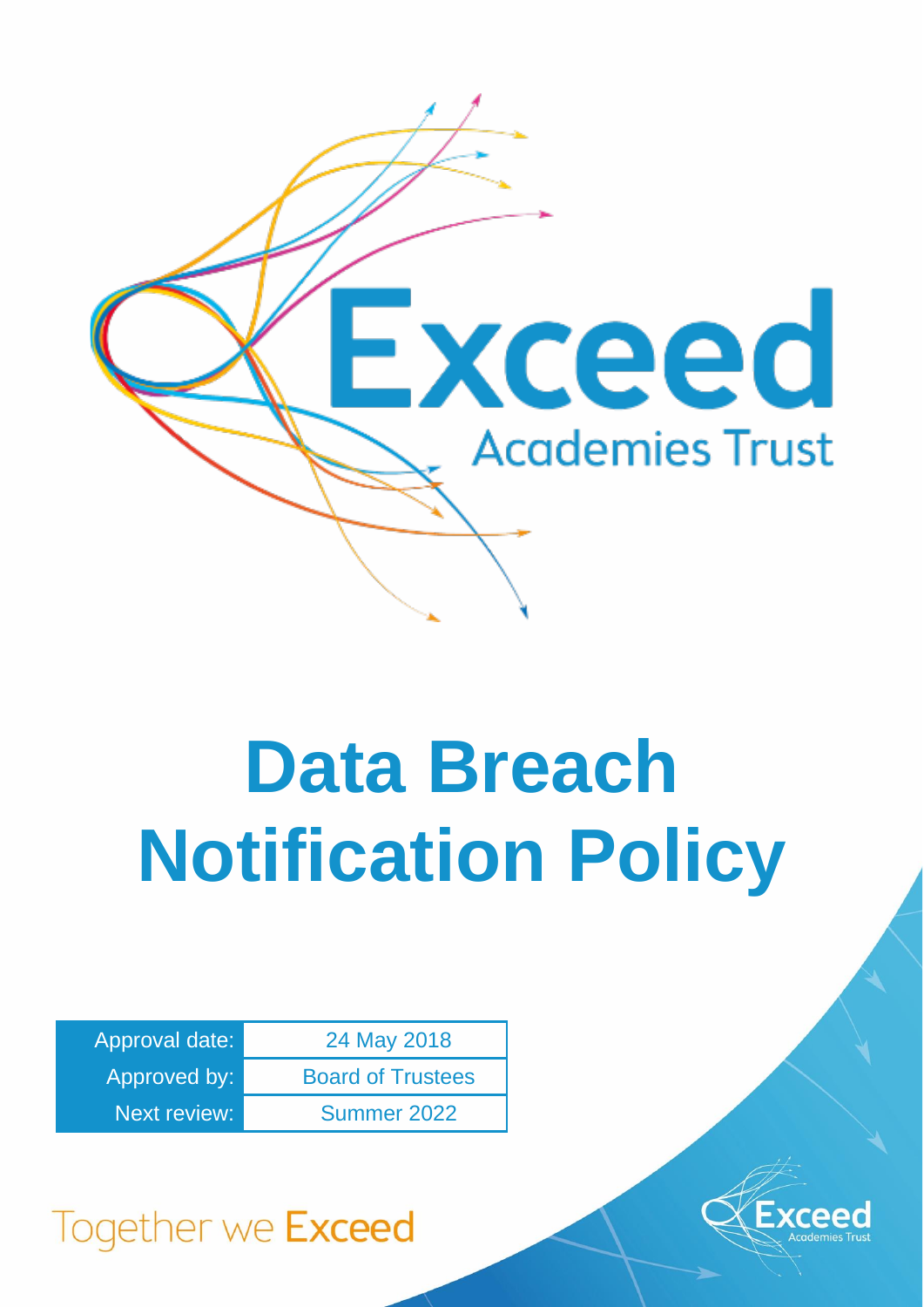# **Contents**

| 7. Producing an ICO Breach Notification Report |  |
|------------------------------------------------|--|
|                                                |  |
|                                                |  |
|                                                |  |

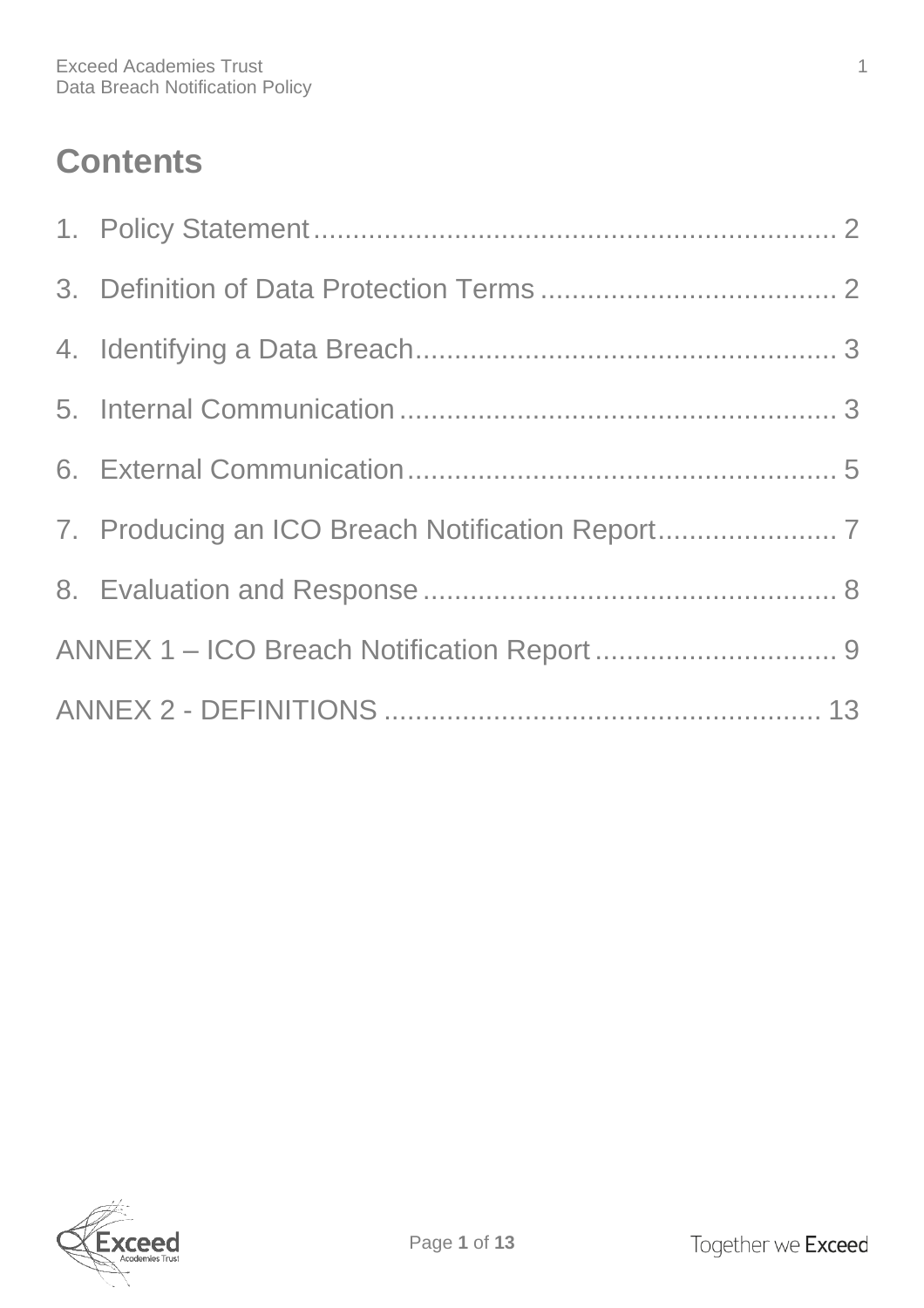# <span id="page-2-0"></span>**1. Policy Statement**

- 1.1 Exceed Academies Trust is committed to the protection of all **personal data** and **special category personal data** for which we are the **data controller**.
- 1.2 The law imposes significant fines for failing to lawfully **process** and safeguard **personal data** and failure to comply with this policy may result in those fines being applied.
- 1.3 All members of our **workforce** must comply with this policy when **processing personal data** on our behalf. Any breach of this policy may result in disciplinary or other action.

# **2. About This Policy**

- 2.1 This policy informs all of our **workforce** on dealing with a suspected or identified data security breach.
- 2.2 In the event of a suspected or identified breach, the Trust must take steps to minimise the impact of the breach and prevent the breach from continuing or reoccurring.
- 2.3 Efficient internal management of any breach is required, to ensure swift and appropriate action is taken and confidentiality is maintained as far as possible.
- 2.4 The Trust must also comply with its legal and contractual requirements to notify other organisations including the Information Commissioners Office ("the ICO") and where appropriate **data subjects** whose **personal data** has been affected by the breach. This includes any communications with the press.
- 2.5 Failing to appropriately deal with and report data breaches can have serious consequences for the Trust and for **data subjects** including:
	- 2.5.1 identity fraud, financial loss, distress or physical harm;
	- 2.5.2 reputational damage to the Trust; and
	- 2.5.3 fines imposed by the ICO.

# <span id="page-2-1"></span>**3. Definition of Data Protection Terms**

3.1 All defined terms in this policy are indicated in **bold** text, and a list of definitions is included in Annex 2 to this policy.

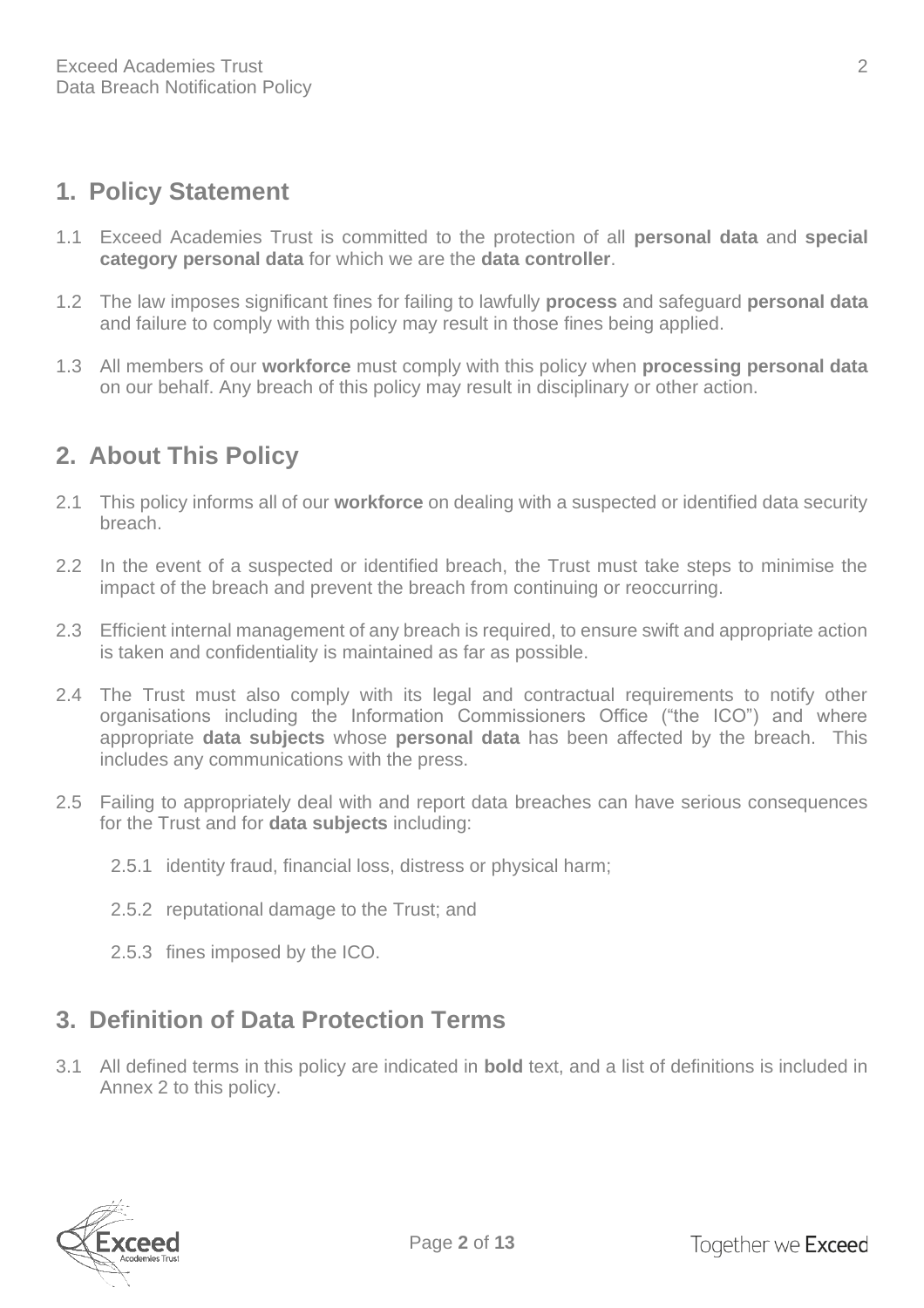# <span id="page-3-0"></span>**4. Identifying a Data Breach**

- 4.1 A data breach is a **breach of security** leading to the accidental or unlawful destruction, loss, alteration, unauthorised disclosure of, or access to, **personal data**.
- 4.2 This could be the result of a breach of cyber security, such as a hack or virus, or it could be the result of a breach of physical security such as loss or theft of a mobile device or paper records. A data breach includes loss of data and so does not have to be the result of a conscious effort of a third party to access the data. Some examples of potential data breaches are listed below:
	- 4.2.1 Leaving a mobile device on a train;
	- 4.2.2 Theft of a bag containing paper documents;
	- 4.2.3 Destruction of the only copy of a document; and
	- 4.2.4 Sending an email or attachment to the wrong recipient; and
	- 4.2.5 Using an unauthorised email address to access personal data; and
	- 4.2.6 Leaving paper documents containing personal data in a place accessible to other people.

## <span id="page-3-1"></span>**5. Internal Communication**

#### **Reporting a data breach upon discovery**

5.1 If any member of our **workforce** suspects, or becomes aware, that a data breach may have occurred (either by them, another member of our **workforce**, a **data processor**, or any other individual) then they must contact the Data Protection Officer, Ruth Jarvis, ("the DPO") immediately at:

[info@exceedacademiestrust.co.uk](mailto:info@exceedacademiestrust.co.uk) or 01274 574544 (option 4)

Where a member of our workforce works in a school, they must also immediately notify the Headteacher of that school.

- 5.2 The data breach may need to be reported to the ICO, and notified to **data subjects**. This will depend on the risk to **data subjects**. The DPO must always be consulted in making a decision as to whether to report a data breach to the ICO. Initial investigations will inform as to whether the data breach should be reported.
- 5.3 If it is considered to be necessary to report a data breach to the ICO then the Trust must do so within 72 hours of discovery of the breach.
- 5.4 The Trust may also be contractually required to notify other organisations of the breach within a period following discovery.

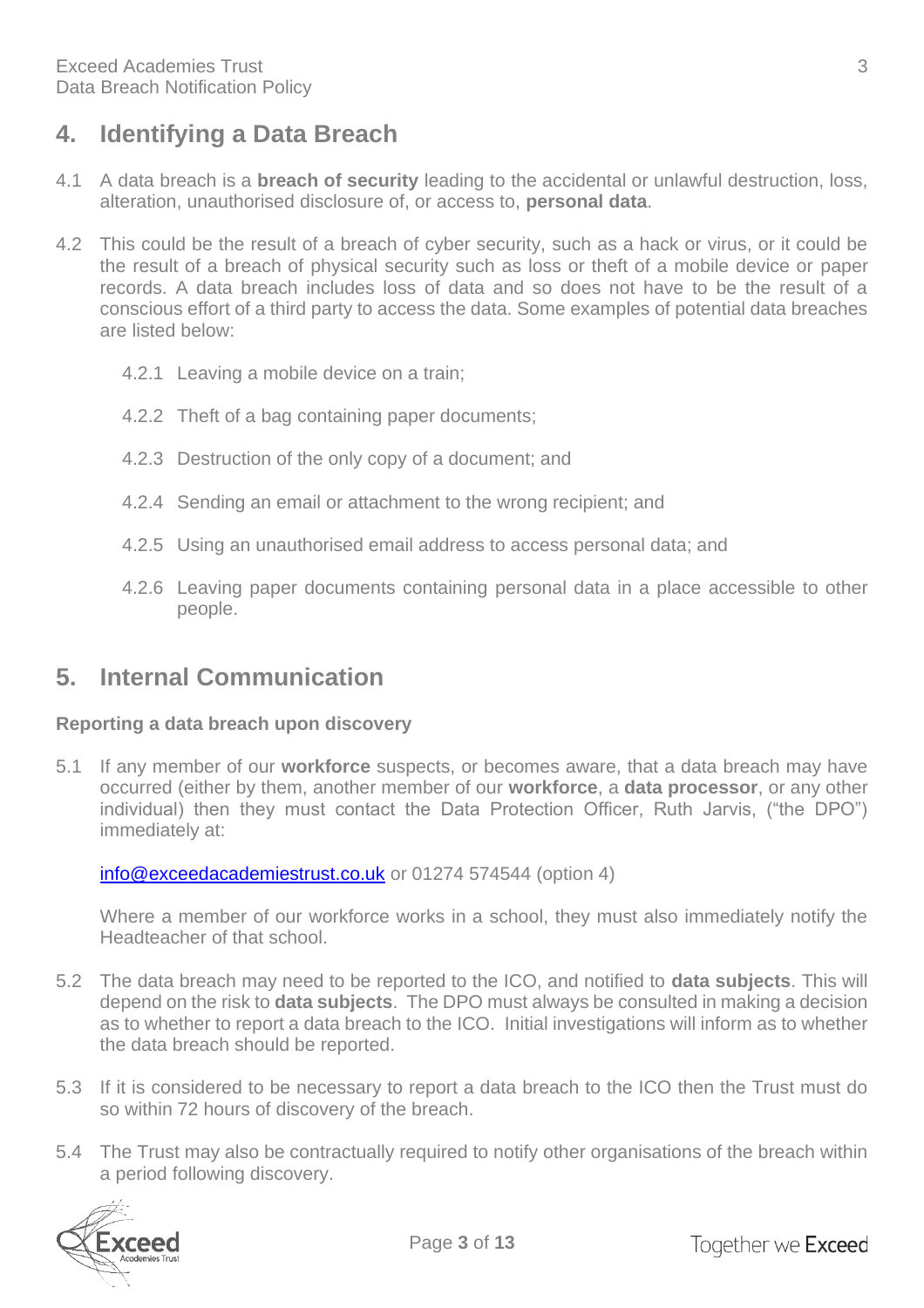- 5.5 It is therefore critically important that whenever a member of our **workforce** suspects that a data breach has occurred, this is reported internally to the DPO immediately.
- 5.6 Members of our **workforce** who fail to report a suspected data breach could face disciplinary or other action.

#### **Investigating a suspected data breach**

5.7 In relation to any suspected data breach the following steps must be taken as soon as possible. These do not have to be carried out as individual tasks, and the most appropriate way of dealing with any breach will depend on the nature of the breach and the information available at any time.

#### *Breach minimisation:*

- 5.8 The first step must always be to identify how the data breach occurred, the extent of the data breach, and how this can be minimised. The focus will be on containing any data breach, and recovering any **personal data**. Relevant departments must be involved, such as IT, to take technical and practical steps where appropriate to minimise the breach. Appropriate measures may include:
	- 5.8.1 remote deactivation of mobile devices;
	- 5.8.2 shutting down IT systems;
	- 5.8.3 contacting individuals to whom the information has been disclosed and asking them to delete the information; and
	- 5.8.4 recovering lost data.

#### *Breach investigation:*

- 5.9 When the Trust has taken appropriate steps to minimise the extent of the data breach it must commence an investigation as soon as possible to understand how and why the data breach occurred. This is critical to ensuring that a similar data breach does not occur again and to enable steps to be taken to prevent this from occurring.
- 5.10 Technical steps are likely to include investigating, using IT forensics where appropriate, to examine processes, networks and systems to discover:
	- 5.10.1 what data/systems were accessed;
	- 5.10.2 how the access occurred;
	- 5.10.3 how to fix vulnerabilities in the compromised processes or systems;
	- 5.10.4 how to address failings in controls or processes.

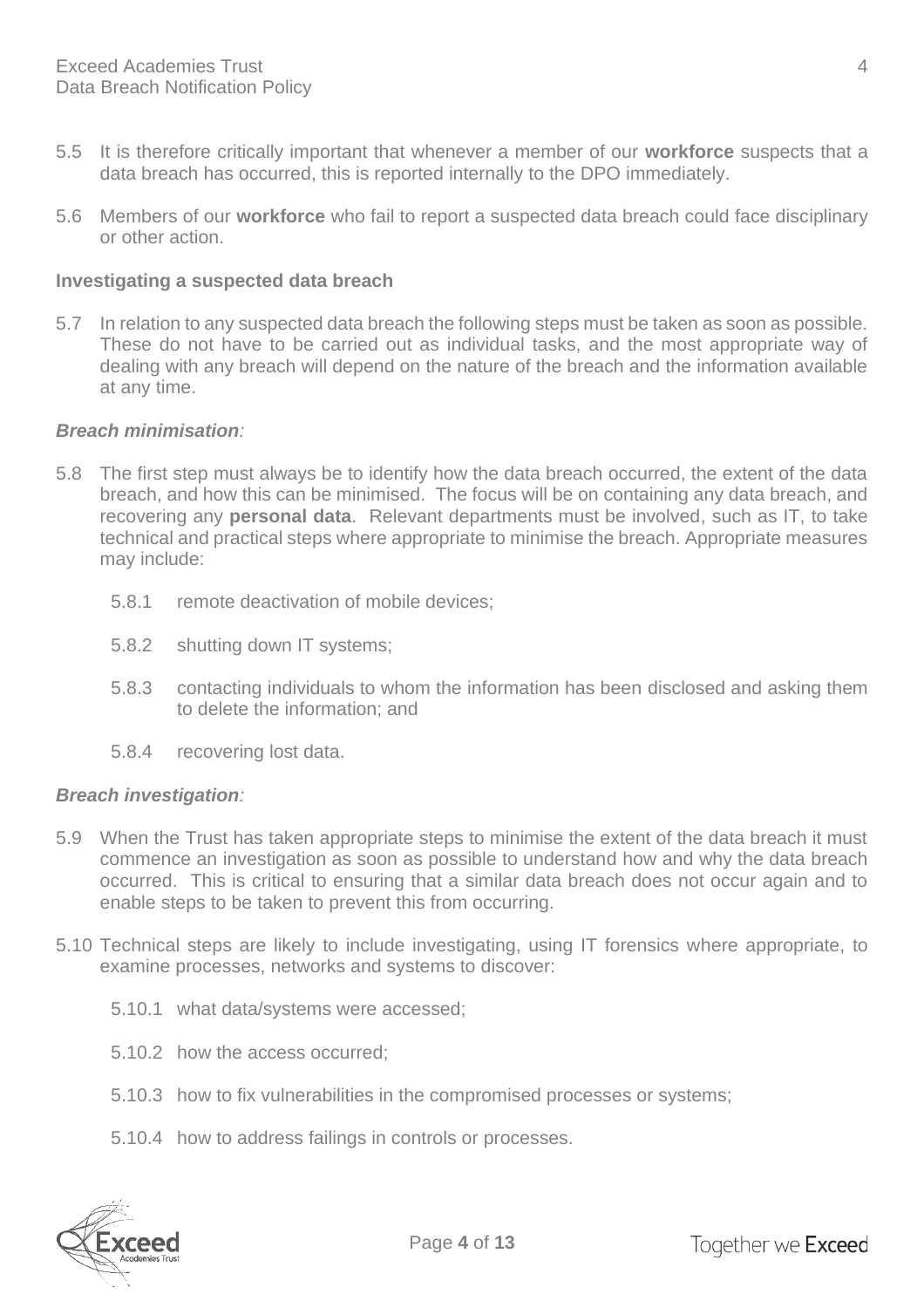5.11 Other steps are likely to include discussing the matter with individuals involved to appreciate exactly what occurred and why, and reviewing policies and procedures.

#### *Breach analysis:*

- 5.12 In order to determine the seriousness of a data breach and its potential impact on **data subjects**, and so as to inform the Trust as to whether the data breach should be reported to the ICO and notified to **data subjects**, it is necessary to analyse the nature of the data breach.
- 5.13 Such an analysis must include:
	- 5.13.1 the type and volume of **personal data** which was involved in the data breach;
	- 5.13.2 whether any **special category personal data** was involved;
	- 5.13.3 the likelihood of the **personal data** being accessed by unauthorised third parties;
	- 5.13.4 the security in place in relation to the **personal data**, including whether it was encrypted;
	- 5.13.5 the risks of damage or distress to the **data subject**.
- 5.14 The breach notification form annexed to this policy must be completed in every case of a suspected breach, and retained securely, whether or not a decision is ultimately made to report the data breach. This will act as evidence as to the considerations of the Trust in deciding whether or not to report the breach.

## <span id="page-5-0"></span>**6. External Communication**

6.1 All external communication is to be managed and overseen by the DPO and the Headteacher.

#### *Law Enforcement*

- 6.2 The DPO and the Headteacher will assess whether the data breach incident requires reporting to any law enforcement agency, including the police. This will be informed by the investigation and analysis of the data breach, as set out above.
- 6.3 DPO and the Headteacher shall coordinate communications with any law enforcement agency.

#### *Other organisations*

- 6.4 If the data breach involves **personal data** which we process on behalf of other organisations then we may be contractually required to notify them of the data breach.
- 6.5 The Trust will identify as part of its investigation of the data breach whether or not this is the case and any steps that must be taken as a result.

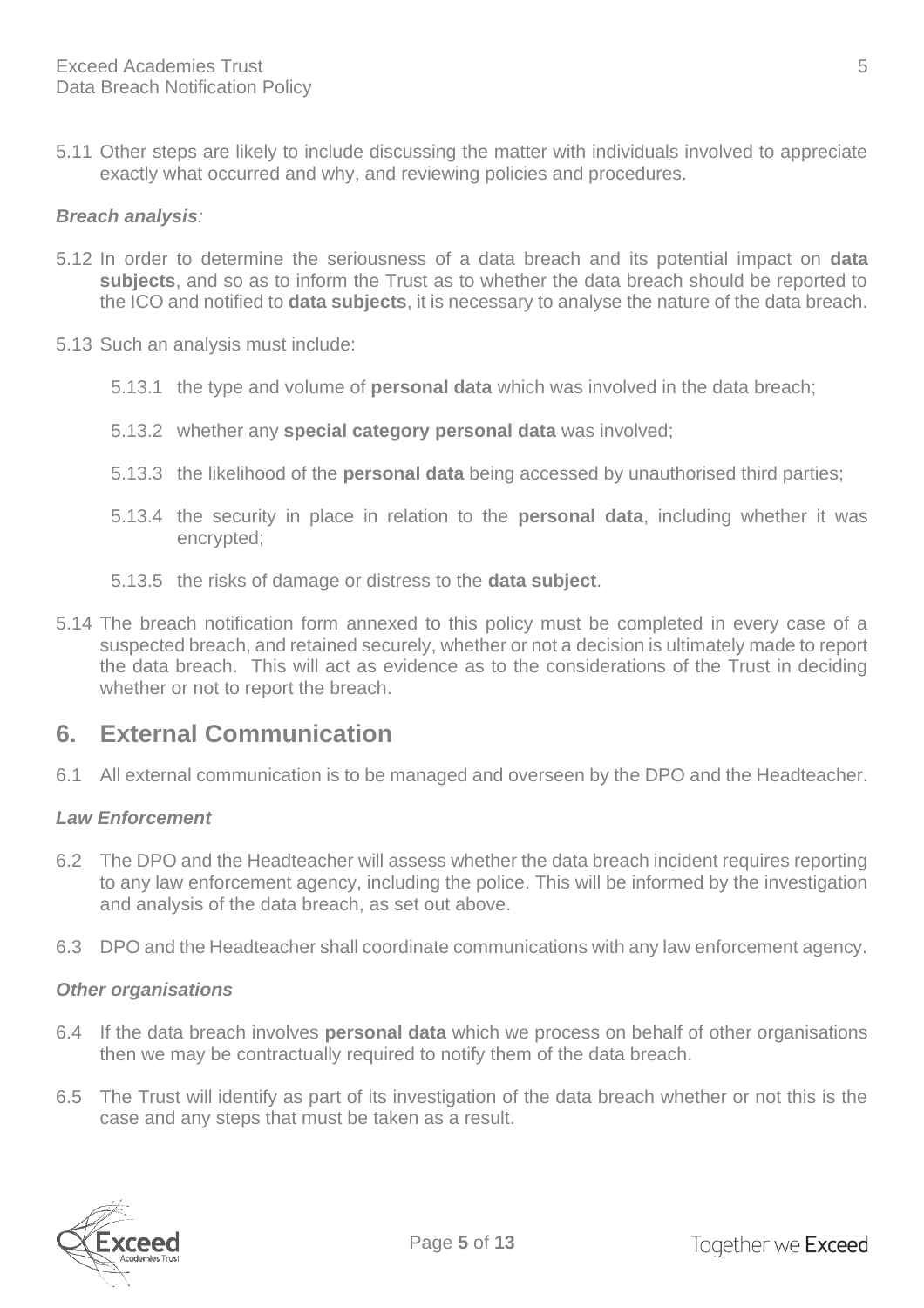#### *Information Commissioner's Office*

- 6.6 If the Trust is the **data controller** in relation to the **personal data** involved in the data breach, which will be the position in most cases, then the Trust has 72 hours to notify the ICO if the data breach is determined to be notifiable.
- 6.7 A data breach is notifiable unless it is unlikely to result in a risk to the rights and freedoms of any individual. The DPO will make an assessment of the data breach against the following criteria taking into account the facts and circumstances in each instance:
	- 6.7.1 the type and volume of **personal data** which was involved in the data breach;
	- 6.7.2 whether any **special category personal data** was involved;
	- 6.7.3 the likelihood of the **personal data** being accessed by unauthorised third parties;
	- 6.7.4 the security in place in relation to the **personal data**, including whether it was encrypted;
	- 6.7.5 the risks of damage or distress to the **data subject**.
- 6.8 If a notification to the ICO is required then see part 7 of this policy below.

#### *Other supervisory authorities*

6.9 If the data breach occurred in another country or involves data relating to data subjects from different countries then the DPO will assess whether notification is required to be made to supervisory authorities in those countries.

#### *Data subjects*

- 6.10 When the data breach is likely to result in a high risk to the rights and freedoms of the **data subjects** then the **data subject** must be notified without undue delay. This will be informed by the investigation of the breach by the Trust.
- 6.11 The communication will be coordinated by the DPO and will include at least the following information:
	- 6.11.1 a description in clear and plain language of the nature of the data breach;
	- 6.11.2 the name and contact details of the DPO;
	- 6.11.3 the likely consequences of the data breach;
	- 6.11.4 the measures taken or proposed to be taken by Trust to address the data breach including, where appropriate, measures to mitigate its possible adverse effects.

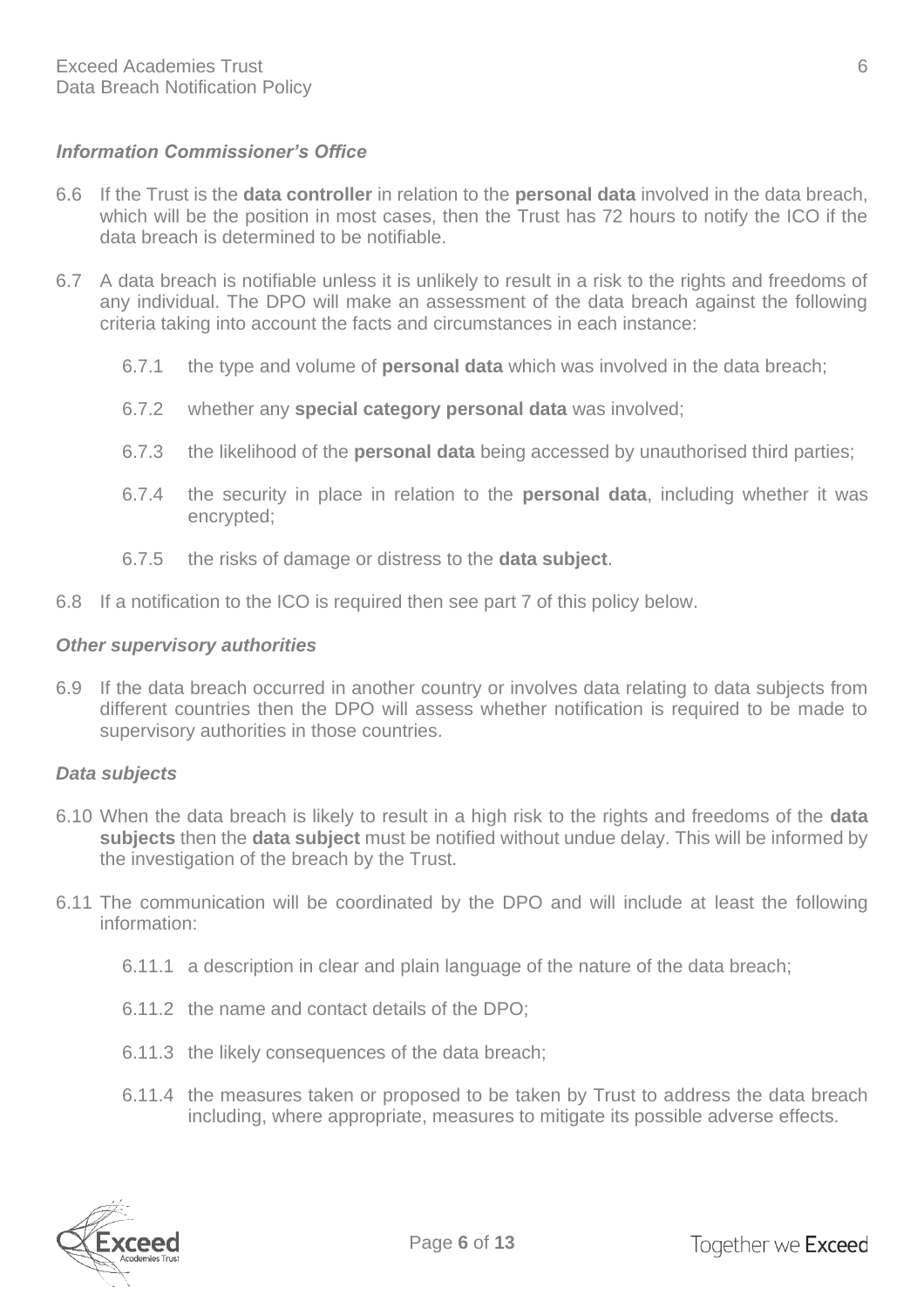- 6.12 There is no legal requirement to notify any individual if any of the following conditions are met:
	- 6.12.1 appropriate technical and organisational protection measures had been implemented and were applied to the data affected by the data breach, in particular, measures which render the data unintelligible to unauthorised persons (e.g. encryption);
	- 6.12.2 measures have been taken following the breach which ensure that the high risk to the rights and freedoms of the data subject is no longer likely to materialise;
	- 6.12.3 it would involve disproportionate effort to contact individuals. In which case a public communication or similar equally effective measure of communication to the data subjects shall be issued.
- 6.13 For any data breach, the ICO may mandate that communication is issued to **data subjects**, in which case such communication must be issued.

#### *Press*

- 6.14 Staff shall not communicate directly with the press and shall treat all potential data breaches as confidential unless otherwise instructed in writing by the DPO.
- 6.15 All press enquiries shall be directed to the Chief Operating Officer, Ruth Jarvis [info@exceedacademiestrust.co.uk or 01274 086490].

## <span id="page-7-0"></span>**7. Producing an ICO Breach Notification Report**

- 7.1 All members of our **workforce** are responsible for sharing all information relating to a data breach with the DPO, which will enable the annexed Breach Notification Report Form to be completed.
- 7.2 When completing the attached Breach Notification Report Form all mandatory (\*) fields must completed, and as much detail as possible should be provided.
- 7.3 The DPO may require individuals involved in relation to a data breach to each complete relevant parts of the Breach Notification Form as part of the investigation into the data breach.
- 7.4 If any member of our **workforce** is unable to provide information when requested by the DPO then this should be clearly reflected in the Breach Notification Form together with an indication as to if and when such information may be available.
- 7.5 In the wake of a data protection breach, swift containment and recovery of the situation is vital. Every effort should be taken to minimise the potential impact on affected individuals, and details of the steps taken to achieve this should be included in this form.
- 7.6 The ICO requires that the Trust send the completed Breach Notification Form to casework@ico.org.uk, with 'DPA breach notification form' in the subject field, or by post to: The Information Commissioner's Office, Wycliffe House, Water Lane, Wilmslow, Cheshire SK9 5AF.

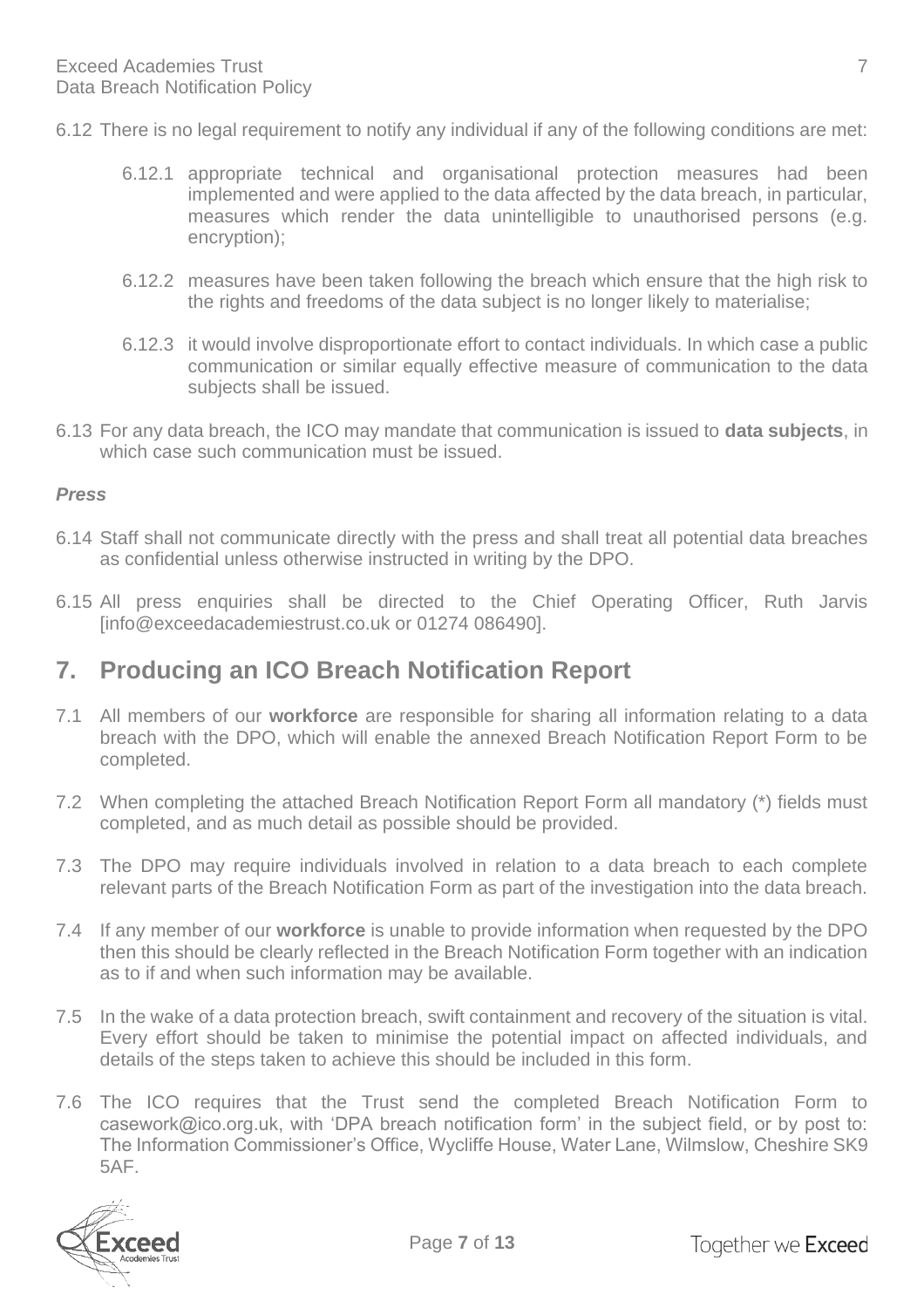# <span id="page-8-0"></span>**8. Evaluation and Response**

- 8.1 Reporting is not the final step in relation to a data breach. The Trust will seek to learn from any data breach.
- 8.2 Therefore, following any breach an analysis will be conducted as to any steps that are required to prevent a breach occurring again. This might involve a step as simple as emailing all relevant members of our **workforce** to reinforce good practice, or providing additional training, or may in more serious cases require new technical systems and processes and procedures to be put in place.

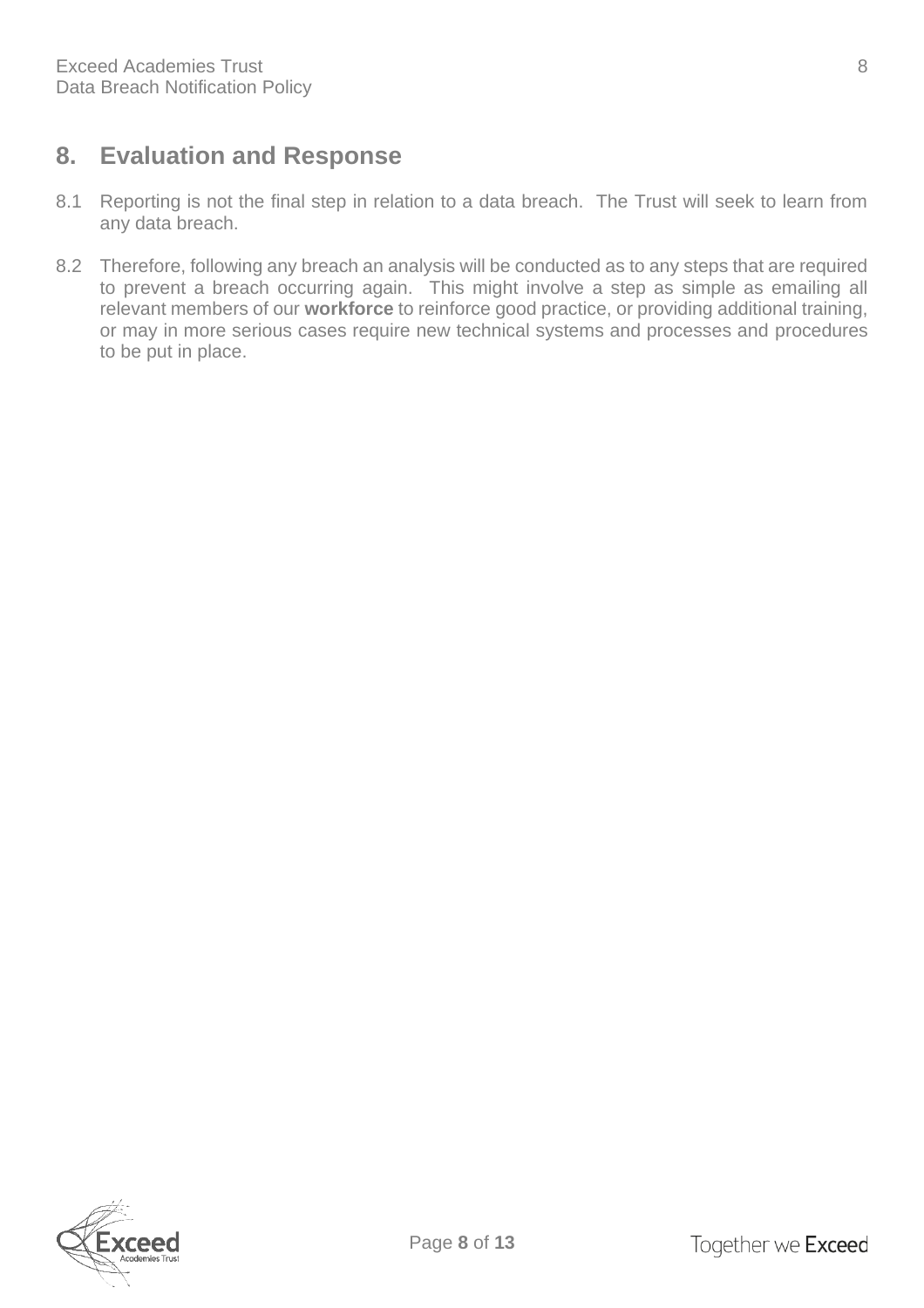# <span id="page-9-0"></span>ANNEX 1 – ICO Breach Notification Report

#### **1. Organisation Details**

| Name of Organisation                  |  |
|---------------------------------------|--|
| Data controller's registration number |  |
| (if applicable).                      |  |
| DPO                                   |  |
| <b>Contact Details</b>                |  |

#### **2. Details of the data protection breach**

Set out the details of the breach and ensure that all mandatory (\*) fields are completed.

| (a) | * Please describe the incident in as much detail as possible.                                           |
|-----|---------------------------------------------------------------------------------------------------------|
|     | (b) * When did the incident happen?                                                                     |
| (c) | * How did the incident happen?                                                                          |
| (d) | If there has been a delay in reporting the incident to the ICO please explain your reasons for<br>this. |
| (e) | What measures did the organisation have in place to prevent an incident of this nature<br>occurring?    |
| (f) | Please provide extracts of any policies and procedures considered relevant to this incident,            |



and explain which of these were in existence at the time this incident occurred. Please

provide the dates on which they were implemented.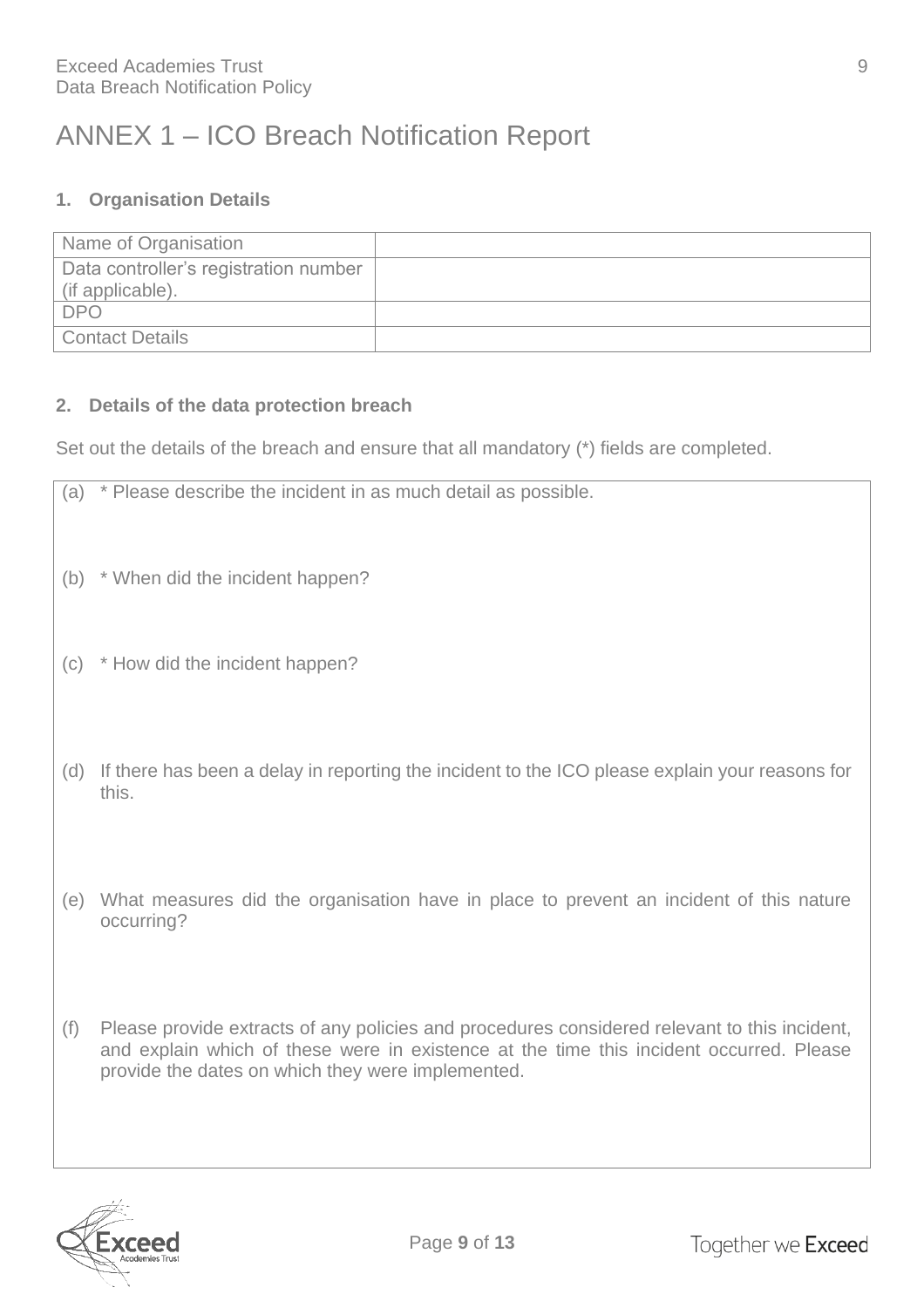#### **3. Details of the Personal Data placed at risk**

Set out the details of the personal data placed at risk as a result of the breach and ensure that all mandatory (\*) fields are completed.

| (a) | * What personal data has been placed at risk? Please specify if any financial or special<br>category (sensitive) personal data has been affected and provide details of the extent. |
|-----|-------------------------------------------------------------------------------------------------------------------------------------------------------------------------------------|
|     | (b) * How many individuals have been affected?                                                                                                                                      |
|     | (c) * Are the affected individuals aware that the incident has occurred?                                                                                                            |
|     | (d) * What are the potential consequences and adverse effects on those individuals?                                                                                                 |
| (e) | Have any affected individuals complained to the School / Trust about the incident?                                                                                                  |

#### **4. Containment and recovery**

Set out the details of any steps the School / Trust has taken to contain the breach and/or to recover the personal data and ensure that all mandatory (\*) fields are completed.

- (a) \* Has the [Trust/Academy/School] taken any action to minimise/mitigate the effect on the affected individuals? If so, please provide details.
- (b) \* Has the data placed at risk now been recovered? If so, please provide details of how and when this occurred.

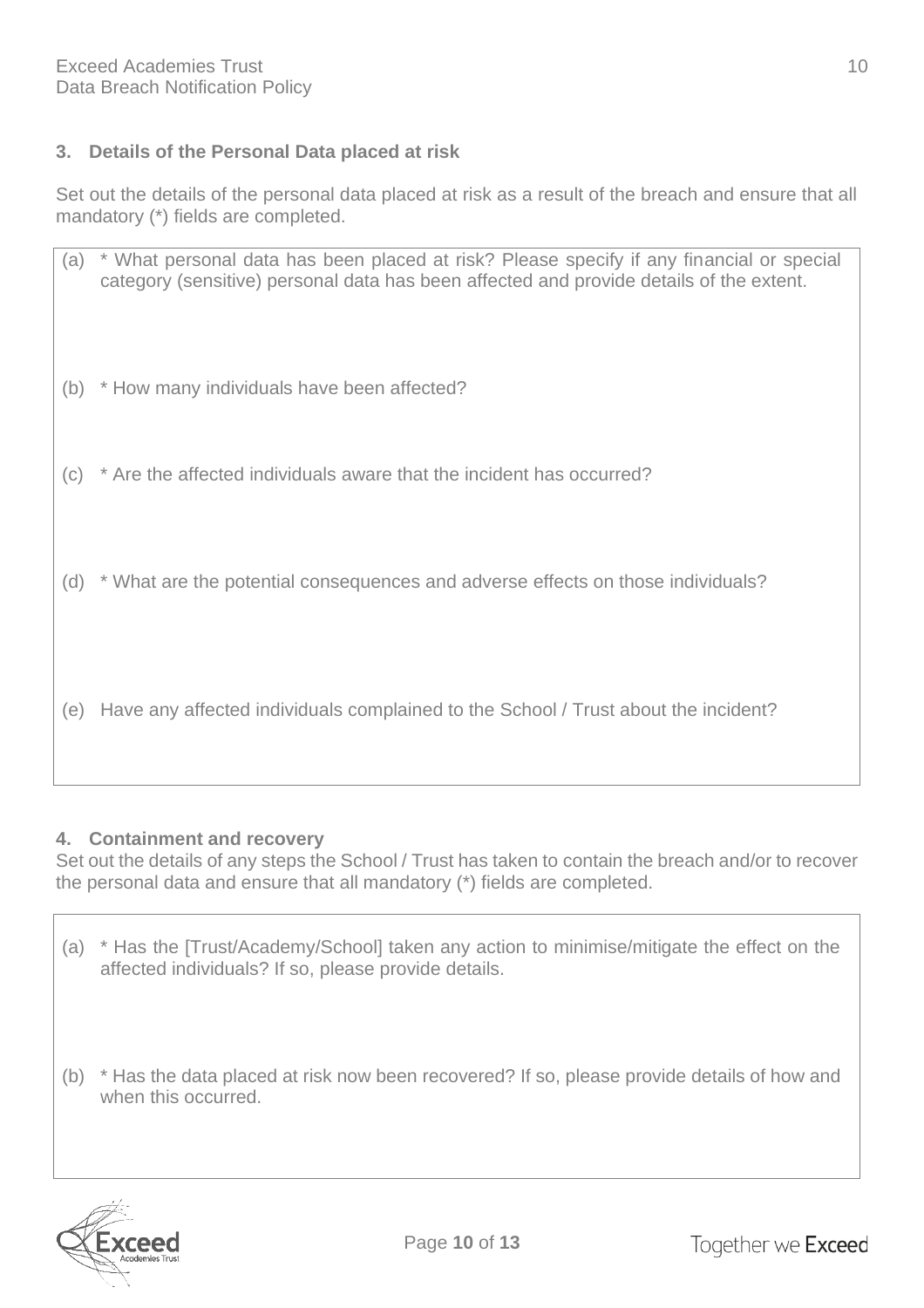(c) What steps has the [Trust/Academy/School] taken to prevent a recurrence of this incident?

#### **5. Training and guidance**

Set out the details of any steps the [Trust/Academy/School] has taken to contain the breach and/or to recover the personal data and ensure that all mandatory (\*) fields are completed.

- (a) As the data controller, does the [Trust/Academy/School] provide its staff with training on the requirements of Data Protection Legislation? If so, please provide any extracts relevant to this incident here.
- (b) Please confirm if training is mandatory for all staff. Had the staff members involved in this incident received training and if so when?
- (c) As the data controller, does the [Trust/Academy/School] provide any detailed guidance to staff on the handling of personal data in relation to the incident you are reporting? If so, please provide any extracts relevant to this incident here.

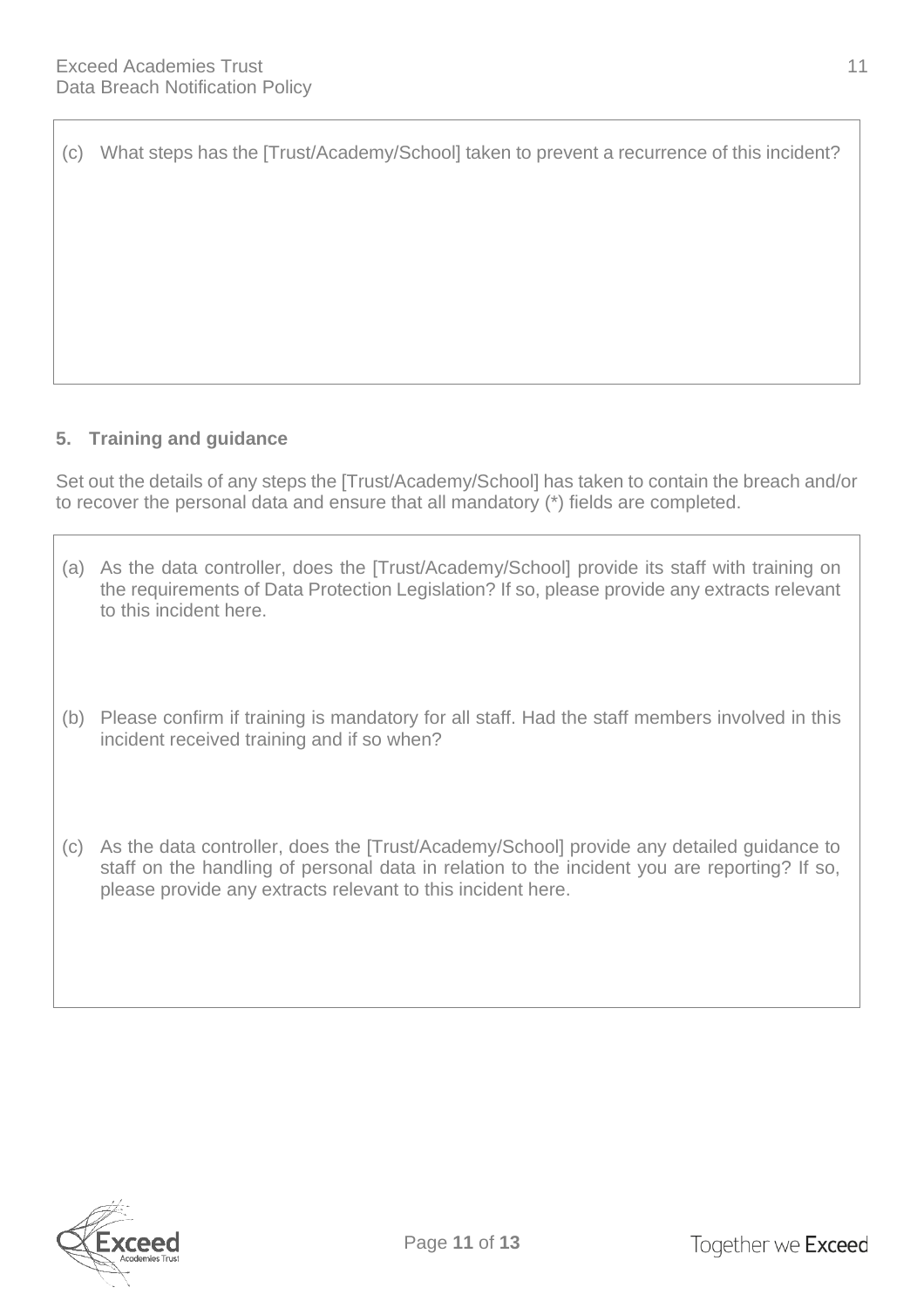(a) \* Have you reported any previous incidents to the ICO in the last two years?

YES / NO

(b) If the answer to the above question is yes, please provide: brief details, the date on which the matter was reported and, where known, the ICO reference number.

#### **7. Miscellaneous**

| (a) | Have you notified any other (overseas) data protection authorities about this incident? If so,<br>please provide details.   |
|-----|-----------------------------------------------------------------------------------------------------------------------------|
| (b) | Have you informed the Police about this incident? If so, please provide further details and<br>specify the Force concerned. |
| (c) | Have you informed any other regulatory bodies about this incident? If so, please provide<br>details.                        |
| (d) | Has there been any media coverage of the incident? If so, please provide details of this.                                   |

This form was completed on behalf of [Trust/Academy/School] by:

| Name:          |  |
|----------------|--|
| Role:          |  |
| Date and Time: |  |